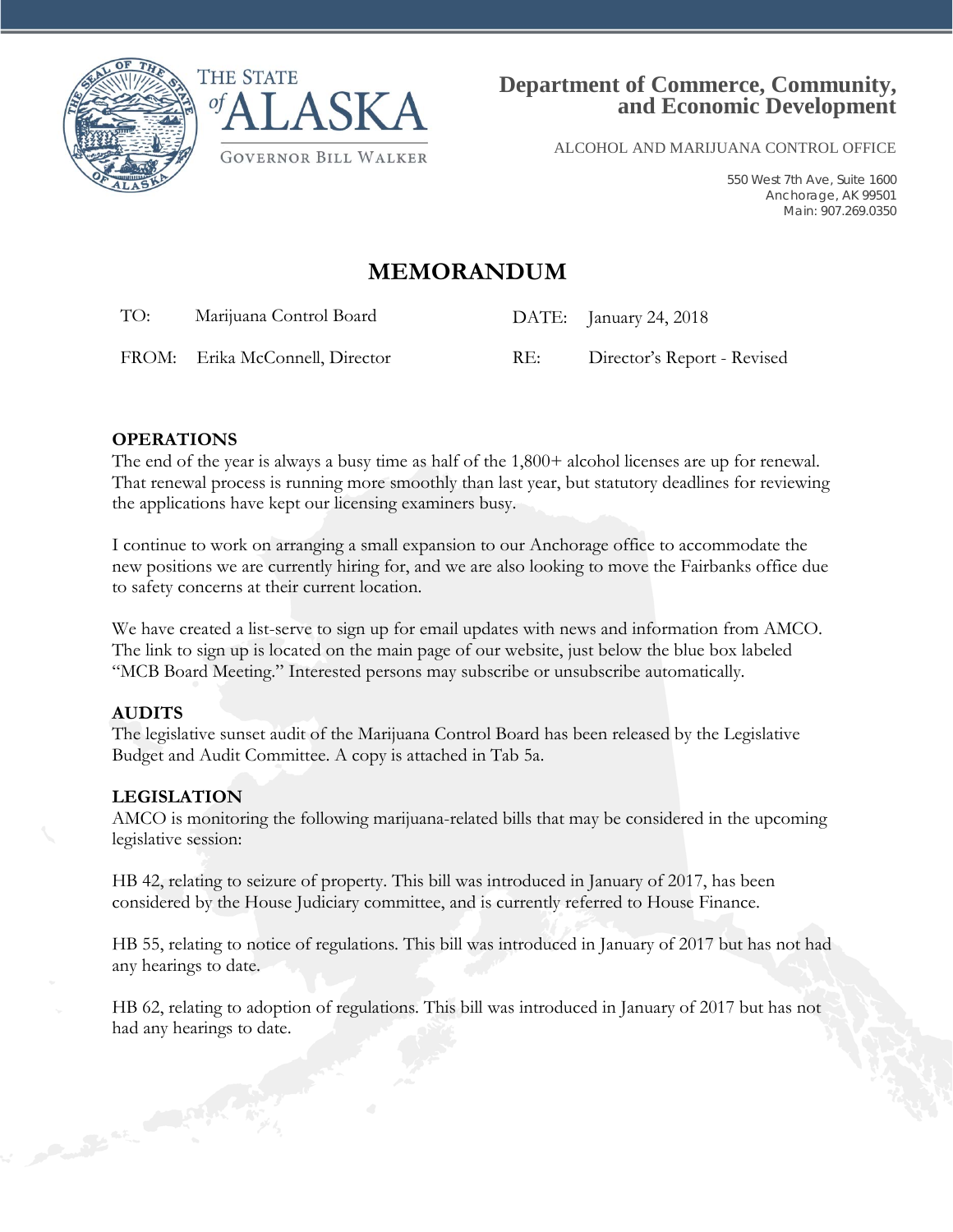McConnell/Director's Report MCB January 24, 2018 Page 2

HB 113, relating to operating a motor vehicle, aircraft, or watercraft while under the influence of an alcoholic beverage, inhalant, or controlled substance. This bill was introduced in February of 2017 but has not had any hearings to date.

HB 172, relating to industrial hemp. The bill was introduced in March of 2017, has been considered by the House Resources and Judiciary committees, and is currently referred to House Finance.

HB 190, relating to oral comments on regulations. This bill was introduced in March of 2017 but has not had any hearings to date.

HB 273, which extends the termination date of the MCB to June 30, 2024. The first hearing on this bill is on Monday, January 22, in the House Labor and Commerce committee.

SB 6, relating to industrial hemp. This bill passed the Senate last year and has been referred to House Finance.

SB 63, relating to prohibiting smoking in certain places. This bill passed the Senate last year, has been considered in the House Community and Regional Affairs committee, and is currently referred to the House Judiciary committee. The bill proposes to prohibit smoking in retail stores, but provides an exception for establishments licensed under AS 17.38 that are in compliance with MCB regulations, as long as they are "freestanding."

SB 127, relating to criminal law and procedures, controlled substances, and a variety of other related issues. This bill was prefiled this month and has been referred to the Senate Judiciary and Finance committees.

SB 128, relating to establishing a marijuana education and treatment fund in the Department of Health and Social Services. This bill was prefiled this month and has been referred to the Senate Health and Social Services and Finance committees.

## **REGULATIONS**

## • **Current Regulations Projects**

Attachment 1 to this report is a regulations projects status spreadsheet.

## **SPECIFIC ISSUES**

## • **Expiration of Newspaper Ad**

Staff brought this issue to the board at the last meeting, and the board asked staff to suggest a proposal. We do not have one at this time, but will bring a proposal to the April meeting.

## • **Products Spreadsheet**

The attached products spreadsheet contains all products approved by the board before the last meeting. We are still adding packaging information for many of the concentrates, and will soon add the products approved for various licensees at the November meeting.

Questions for the board about the products spreadsheet:

1. Should we remove the Frozen Budz products from the spreadsheet?